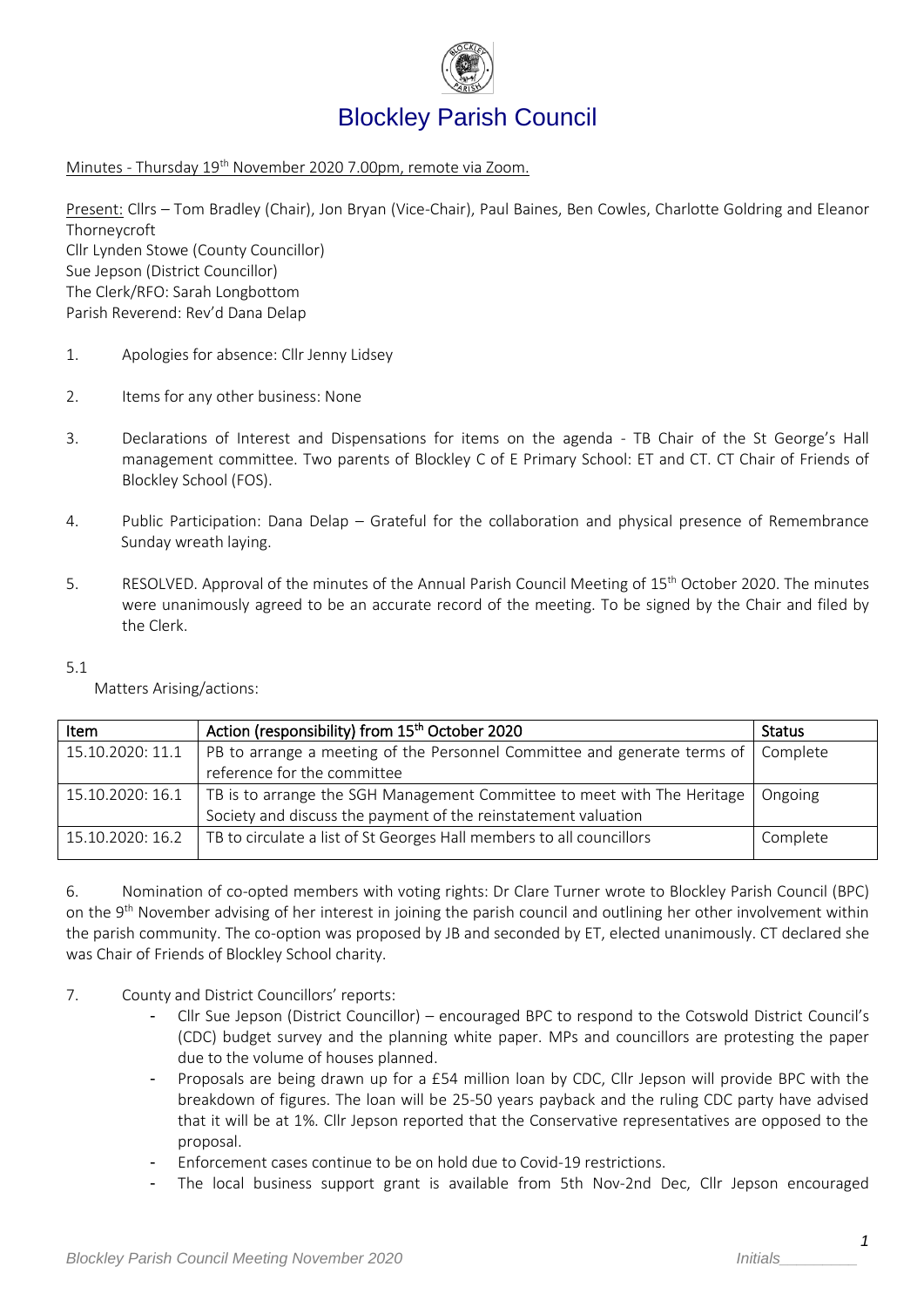councillors to inform local businesses.

- 26<sup>th</sup> November 3pm Planning training hosted by David Ditchett, Senior Planning Officer. Clerk, Cllr Cowles and Cllr Bryan are attending.
- Cllr Lynden Stowe (Gloucestershire County Councillor) a road survey is being conducted between Blockley and Batsford.
- A road closure in Chipping Campden will affect parish residents, encouraged to publicise the closure.
- Encouraged to submit a Community Grant application before the end of December to the value of £15,000.
- Active transport BPC are to inform Cllr Stowe of potential schemes.

Cllr Jepson and Cllr Stowe left the meeting.

### 8. Planning: Cllr Cowles

20/03989/TCONR: Arreton House Station Road T1. Portuguese Laurel - fell to low bushy growth T2. Purple leafed Plum reduce to low vigorous growth, approx 50% height reduction. T3. Yew - removal of grown out section, retention of lower topiary trimmed – Tree Officer to decide.

20/03822/REM: Draycott Road development, Variation of Condition 1 (drawing numbers) of approval 19/03714/FUL (Variation of Condition 1 (drawing numbers) of approval 18/02587/REM (Residential development for up to 23 dwellings and associated works (Reserved Matters approval pursuant to Outline permission 15/01020/OUT) to enable amendments to position of plots 15, 20-23 and design of plot 15) involving variation from Cotswold chipping gravel driveway to paved driveway – Planning Officer to decide.

20/03712/FUL: Bath Orchard School Lane, Proposed home office / gym – no objection.

### 9. St George's Hall: - Cllr Bradley

9.1 To review the management committee and trustee obligations including the distribution of committee meeting minutes - Minutes of future meetings are to be made available to all councillors. Attempts to source historical minutes are to be made by the Clerk to inform any changes since the addendum in 2004 (ACTION: 19.11.2020:9.1). An overarching timeline documenting constitutional changes was suggested. If no documents are found, then all changes need to be implemented at the Annual General Meeting.

9.2 To consider committee membership and appointments – TB, CG and CT are to meet to discuss the obligations of committee membership and review the conveyance to understand how the charity works. (ACTION: 19.11.2020:9.2)

### 10. Finance: – Cllr Cowles

10.1 Finance Report for 9th October 2020 – 13th November 2020 detailing all accounts held by the council and income and expenditure for the period was circulated to all councillors. Cllr Cowles discussed the reserves and unallocated funds.

10.2 RESOLVED unanimously to approve expenditure from 9th October 2020 – 13th November 2020, proposed BC, seconded JB.

10.3 Agreed that no further action is required from the external auditor report.

10.4 To determine the 2021-22 precept – discussion regarding balance of CPI increases versus the impact of the 2020 global pandemic of COVID-19. The finance report detailed the monetary increases per household of 1 to 5 percent increases. RESOLVED to unanimously freeze the precept, proposed TB, seconded PB.

10.5 To consider budget requirements for 2021-22 – a working group is to meet to consider spending in 2021/22 which will advise the budget agreed in January. Dates are to be circulated. (ACTION: 19.11.2020:10.5)

10.6 Grant applications for consideration - FOS supply and construction of a shed. Following discussion, the item was postponed until the St George's Hall management committee meet to discuss sheds. Proposed JB, seconded PB, abstained TB and CT, agreed by majority. RESOLVED by majority to purchase the shed which is the Maintenance Officer's workshop for ownership to prevent rental charges, at a cost of £2,6080, proposed JB, seconded ET.

11. Personnel committee update and policy proposal: - Cllr Baines

11.1 Personnel Committee Terms of Reference proposed PB, seconded TB, unanimously approved.

11.2 Standing Orders, the proposed amendments were discussed, proposed PB, seconded TB, unanimously approved.

11.3 Grievance Policy, proposed PB, seconded TB, unanimously approved.

11.4 Complaints policy, proposed PB, seconded TB, unanimously approved.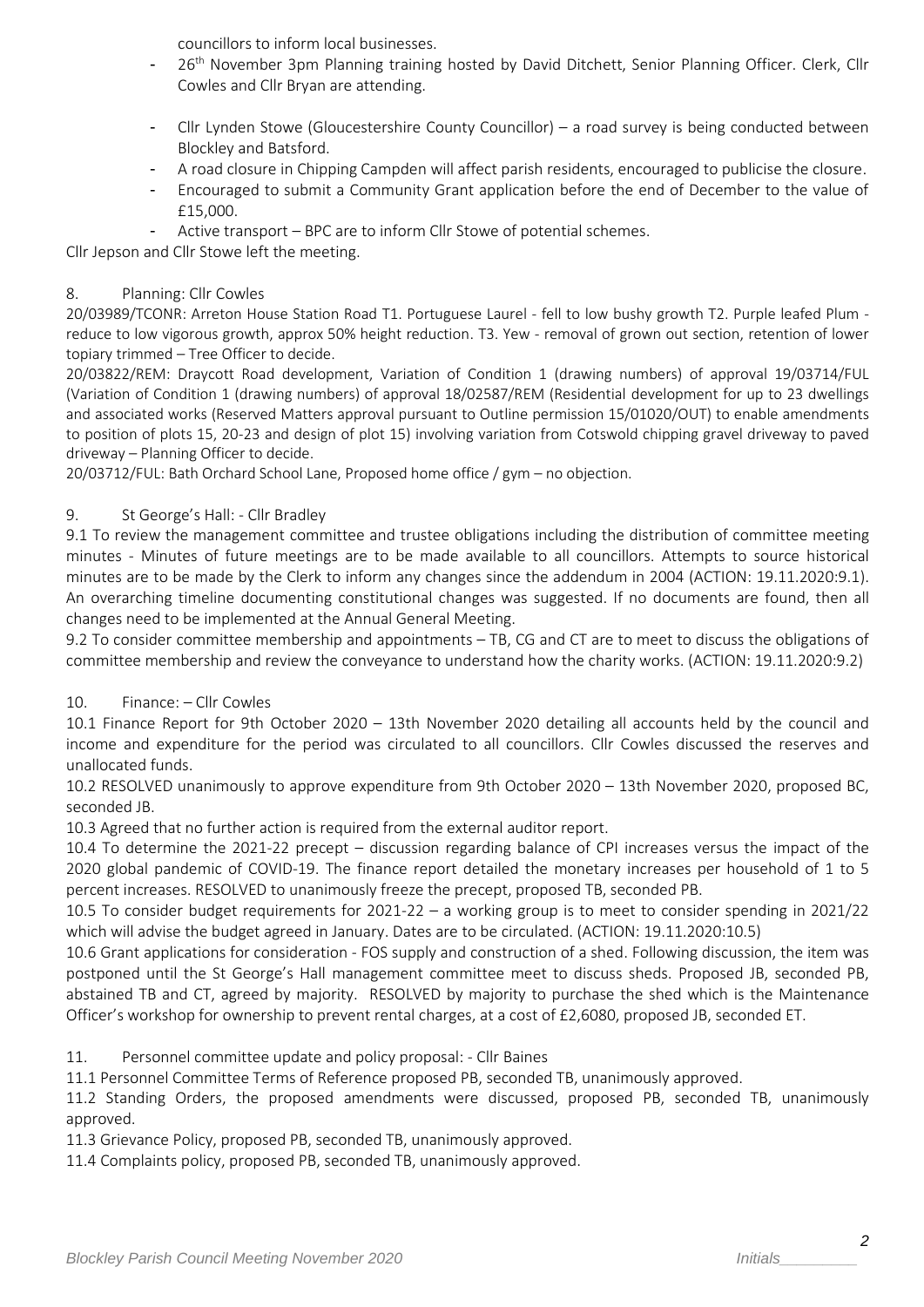12. Chime Management consultation: All council were informed that the consultation has started and asked to contribute to a list of organisations and societies to be invited to contribute to the consultation. Milestone meetings have been agreed with the lead councillors.

13. Youth and recreation update:- Cllr Goldring, three quotations have been sought for the multi-play system at Churchill Close and Aston Magna with timings allowing for installation in February. Springfield play area has been painted. A workshop meeting to consider play area quotations is to be combined with the budget work-shop (ACTION: 19.11.2020:13.1)

13.1 To decide the future expenditure of sports club and MUGA hire – RESOLVED unanimously to continue to pay the final year's quarter, proposed JB, seconded CG.

13.2 To review the perimeter barrier at Wydelands play area – further options are to be researched by CG (ACTION: 19.11.2020:13.2)

# 14. Parish environment measures:

14.1 To consider the climate workshop hosted by CDC and GAPTC – Cllr Turner provided an overview including parish level practises. RESOLVED to form a sub-committee including CT, TB and PB, proposed TB, seconded CT, agreed unanimously. (ACTION: 19.11.2020:14.1)

14.2 To discuss future parish environment measures – discussion about all future decisions considering the environmental impact. The sub-committee resolved at 14.1 to consider.

### 15. Parish Improvements:

15.1 To determine new and replacement bins – RESOLVED unanimously to install a dog bin at Aston Magna (£100) no through road and arrange a mixed recycling bin between the shop and the church (£210) proposed TB, seconded PB. The lack of provision by CDC to provide recycling for public bins is to be raised by the Chair to the District Councillor Sue Jepson (ACTION: 19.11.2020:15.1) Other bin provisions in the parish including the bus shelter and Chestnut Triangle in Paxford, are suspended until any future provision for recycling options provided by CDC are known.

15.2 To determine the future use of the Station Road phone box and agree refurbishment – RESOLVED unanimously to paint the phone-box at £440, proposed TB, seconded JB. Once the phone-box is painted, councillors are to determine its use, to be discussed at the January meeting (ACTION: 19.11.2020:15.2)

### 16. Parish festivities - to discuss the village's Christmas activities

16.1 Councillors to consider the use of parish land/assets to be used for the Blockley Village Gingerbread Trail – it was agreed that common land and assets could be used within the trail. The Clerk is to circulate a list of parish council assets that could be used within the trail. (ACTION: 19.11.2020:16.1)

The Chair invited Rev'd Delap to join the discussion about the breadth of activities that are planned in the parish during the social restrictions of the COVID-19 pandemic including the revised erection of the parish Christmas tree. RESOLVED unanimously to purchase audio visual equipment to the value of £2,500, to facilitate filming and steaming of public events that various organisations are holding over the Christmas of 2020. Insurance, publicity and a policy are to be confirmed by the Clerk (ACTION: 19.11.2020:16.2). Cllr Bryan will source the most appropriate equipment to allow for portability and ease of use for all groups. Proposed TB, seconded PB.

### 17. Clerk's update and correspondence log:

- Cemetery tree works scheduled w/c 23rd November, all Winterway residents have received a letter and a reminder about parking is being delivered 20th November. Dead Cherry tree removed in the corner of the Cemetery by Stockwell- Davies. Resident is going to replace the tree with something smaller.
- EHARR3 Covid-19 Emergency Heritage At Risk Response Fund submissions of a full application is being considered, a professional adviser is needed. RESOLVED unanimously to commit to the fees of a churchyard survey to the value of £2,500 if the application is not successful, proposed TB, seconded PB.

Resident correspondence:

- Water leaking down onto Lower Street  $-$  not on the Highways schedule of works despite investigations conducted last winter. TB is to follow up with County Councillor Stowe (ACTION: 19.11.2020:17.1).
- Pedestrian safety in Paxford referred to the County Councillor to consider as a scheme of work for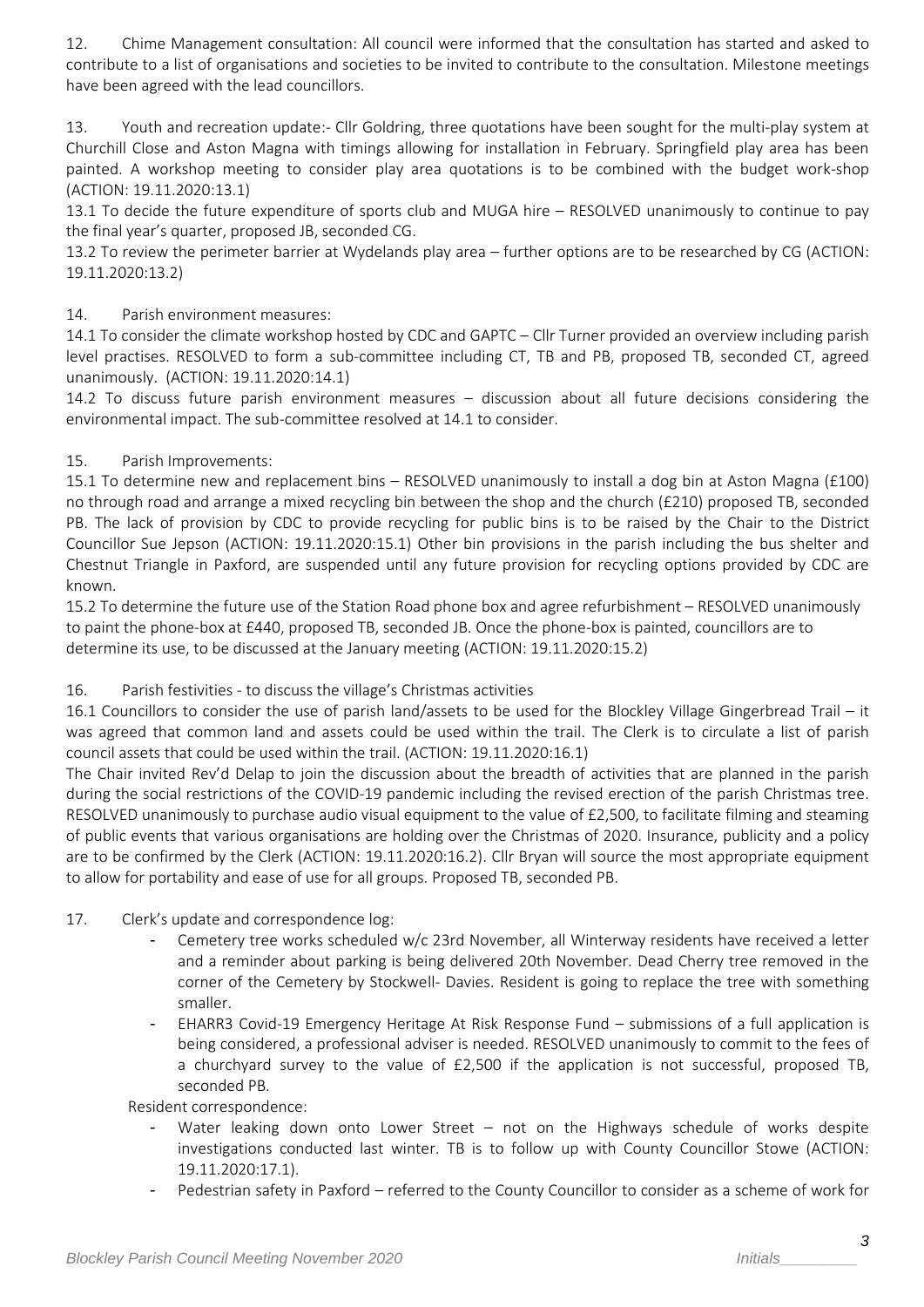- 18. Any other business:
- 19. Date of Next Meeting: Thursday 21st January 2021.

Meeting closed at 9:26

Approved by Blockley Parish Council:

Signed………………………………………….

Print…………………………………………….

Date…………………………………………….

| Minute reference | Action (responsibility) from 19th November 2020                                                                                                 |
|------------------|-------------------------------------------------------------------------------------------------------------------------------------------------|
| 15.10.2020: 16.1 | TB is to arrange the SGH Management Committee to meet with The Heritage Society and discuss the                                                 |
|                  | payment of the reinstatement valuation.                                                                                                         |
| 19.11.2020:9.1   | Clerk to try to source historical minutes of SGH Management Committee are to be made to inform                                                  |
|                  | any changes since the addendum in 2004.                                                                                                         |
| 19.11.2020:9.2   | TB, CG and CT are to meet to discuss the obligations of committee membership and review the                                                     |
|                  | conveyance to understand how the charity works.                                                                                                 |
| 19.11.2020:10.5  | A budget working group is to meet in December.                                                                                                  |
| 19.11.2020:13.1  | A workshop meeting is to be held to consider play area quotations.                                                                              |
| 19.11.2020:13.2  | CG to research fencing options at Wydelands play area.                                                                                          |
| 19.11.2020:14.1  | The environmental sub-committee including CT, TB and PB to meet ahead of the January meeting.                                                   |
| 19.11.2020:15.1  | TB to raise the matter of no waste recycling of public bins provided to CDC with Cllr Jepson.                                                   |
| 19.11.2020:15.2  | Options of the future use of Station Road phone-box are to be suggested by councillors for a decision<br>in the January meeting.                |
| 19.11.2020:16.1  | The Clerk is to circulate a list of parish council land and assets that councillors have agreed to be used<br>within the Gingerbread Man Trail. |
| 19.11.2020:16.2  | Insurance, publicity and a policy for video and audio equipment to be written/secured by the Clerk.                                             |
| 19.11.2020:17.1  | TB is to follow up with County Councillor Stowe regarding the surface water on Lower Street.                                                    |

# Appendix A:

#### Transactions 14.10.20-12.11.20

| Payment                 | Date       | Organisation              | Details              | <b>Net</b> |
|-------------------------|------------|---------------------------|----------------------|------------|
| FPS201014<br>SGH        | 14/10/2020 | St Georges Hall Committee | Green waste bin      | £25.00     |
| FPS201015<br>R.Mayo     | 15/10/2020 | Mr Raymond Mayo           | Salary Oct           |            |
| FPS201015<br>S.Longbott | 15/10/2020 | Mrs S Longbottom          | Salary Oct           |            |
| DD201016<br>ICO         | 16/10/2020 | Information Commissioner  | Annual fee           | £35.00     |
| DD161020<br><b>NEST</b> | 16/10/2020 | NEST Pension Scheme       | Pension contribution | £78.80     |